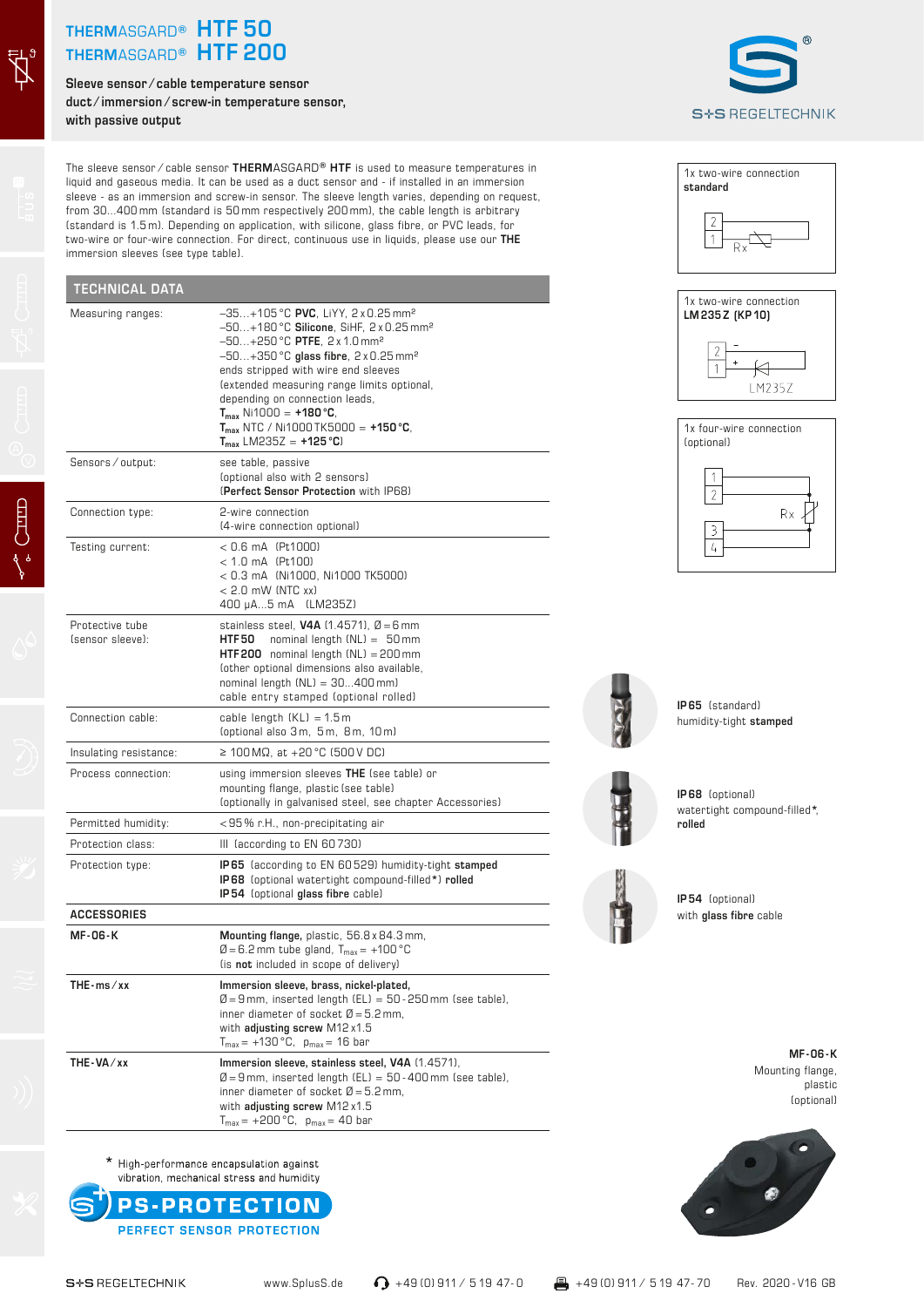## **THERM**ASGARD**® HTF 50 THERM**ASGARD**® HTF 200**

 $\vec{A}^{\mathfrak{s}}$ 

 $\begin{picture}(220,20) \put(0,0){\vector(0,1){10}} \put(15,0){\vector(0,1){10}} \put(15,0){\vector(0,1){10}} \put(15,0){\vector(0,1){10}} \put(15,0){\vector(0,1){10}} \put(15,0){\vector(0,1){10}} \put(15,0){\vector(0,1){10}} \put(15,0){\vector(0,1){10}} \put(15,0){\vector(0,1){10}} \put(15,0){\vector(0,1){10}} \put(15,0){\vector(0,1){10}} \put(15,0){\vector($ 

**Sleeve sensor ⁄ cable temperature sensor duct ⁄ immersion ⁄ screw-in temperature sensor, with passive output**











**THE - ms** Immersion sleeve, brass, nickel-plated, with adjusting screw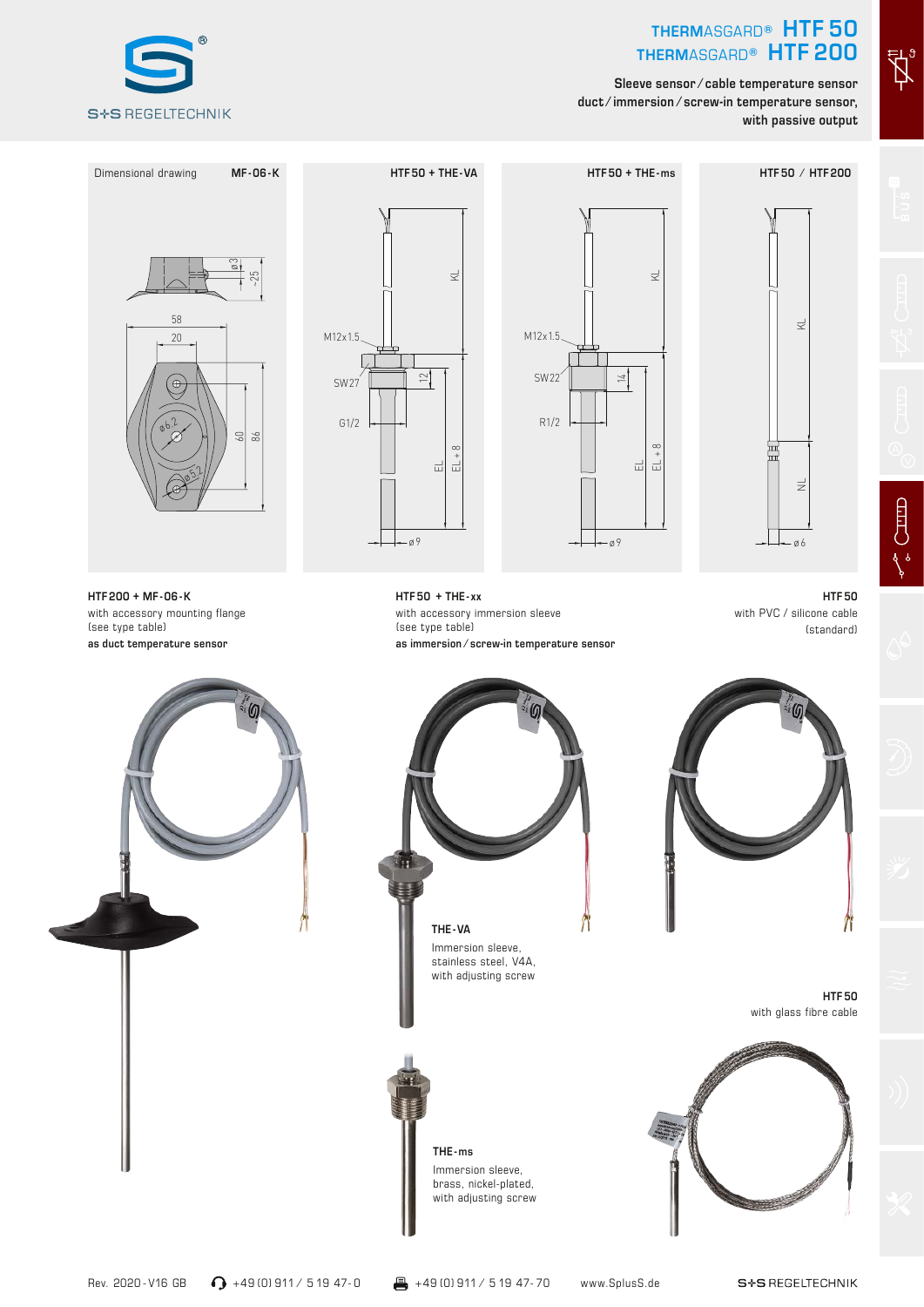## **THERM**ASGARD**® HTF 50**

 $\vec{z}$ 

 $\begin{bmatrix} 1 \\ 0 \end{bmatrix}$ 

**Sleeve sensor ⁄ cable temperature sensor duct ⁄ immersion ⁄ screw-in temperature sensor, with passive output**



| Type/WG03                    | Cable material     | Cable<br>length                      | <b>Measuring Range</b>             | Protection class | Item No.<br>Sensor                       | Price              |
|------------------------------|--------------------|--------------------------------------|------------------------------------|------------------|------------------------------------------|--------------------|
| <b>HTF50 PT100</b>           |                    |                                      |                                    |                  | Pt 100, class B                          |                    |
| HTF50 PT100                  | <b>PVC</b>         | 1.5 <sub>m</sub>                     | $-35+105$ °C                       | IP65 *           | 1101-6030-1211-110                       | 11,83 €            |
| HTF50 PT100                  | <b>Silicone</b>    | 1.5 <sub>m</sub>                     | $-50+180$ °C                       | IP65 *           | 1101-6030-1211-120                       | 14,87 €            |
| HTF50 PT100                  | <b>PTFE</b>        | 1.5 <sub>m</sub>                     | $-50+250$ °C                       | IP65 *           | 1101-6030-1211-140                       | 18,49€             |
| HTF50 PT100                  | <b>Glass Fibre</b> | 1.5 <sub>m</sub>                     | $-50+350$ °C                       | IP 54            | 1101-6030-1211-050                       | 41,45€             |
| HTF50 PT100                  | <b>PVC</b>         | 3 <sub>m</sub>                       | $-35+105$ °C                       | IP65 *           | 1101-6030-1231-110                       | 14,32€             |
| HTF50 PT100                  | <b>Silicone</b>    | 3 <sub>m</sub>                       | $-50+180$ °C                       | IP65 *           | 1101-6030-1231-120                       | 18,55 €            |
| HTF50 PT100                  | <b>PVC</b>         | 5 <sub>m</sub>                       | $-35+105$ °C                       | IP65 *           | 1101-6030-1251-110                       | 17,63 €            |
| HTF50 PT100                  | <b>Silicone</b>    | 5 <sub>m</sub>                       | $-50+180$ °C                       | IP65 *           | 1101-6030-1251-120                       | 23,46€             |
| HTF50 PT100                  | <b>PVC</b>         | 8 m                                  | $-35+105$ °C                       | IP65 *           | 1101-6030-1281-110                       | 22,61€             |
| HTF50 PT100                  | <b>Silicone</b>    | 8 m                                  | $-50+180$ °C                       | IP65 *           | 1101-6030-1281-120                       | 30,83€             |
| HTF50 PT100                  | <b>PVC</b>         | 10 <sub>m</sub>                      | $-35+105$ °C                       | IP65 *           | 1101-6030-1301-110                       | 25,91€             |
| <b>HTF50 PT100</b>           | Silicone           | 10 <sub>m</sub>                      | $-50+180$ °C                       | IP65 *           | 1101-6030-1301-120                       | 35,76€             |
| <b>HTF50 PT1000</b>          | <b>PVC</b>         |                                      |                                    |                  | Pt 1000, class B                         |                    |
| HTF50 PT1000                 | <b>Silicone</b>    | 1.5 <sub>m</sub><br>1.5 <sub>m</sub> | $-35+105$ °C<br>$-50+180$ °C       | IP65 *<br>IP65 * | 1101-6030-5211-110<br>1101-6030-5211-120 | 13,93€<br>17,12€   |
| HTF50 PT1000<br>HTF50 PT1000 | <b>PTFE</b>        | 1.5 <sub>m</sub>                     | $-50+250$ °C                       | IP65 *           | 1101-6030-5211-140                       | 22,07€             |
| HTF50 PT1000                 | <b>Glass Fibre</b> | 1.5 <sub>m</sub>                     | $-50+350$ °C                       | IP 54            | 1101-6030-5211-050                       | 41,45 €            |
| HTF50 PT1000                 | <b>PVC</b>         | 3m                                   | $-35+105$ °C                       | IP65 *           | 1101-6030-5231-110                       | 16,42€             |
| HTF50 PT1000                 | <b>Silicone</b>    | 3 <sub>m</sub>                       | $-50+180$ °C                       | IP65 *           | 1101-6030-5231-120                       | 20,81€             |
| HTF50 PT1000                 | <b>PVC</b>         | 5 m                                  | $-35+105$ °C                       | IP65 *           | 1101-6030-5251-110                       | 19,73€             |
| HTF50 PT1000                 | Silicone           | 5 <sub>m</sub>                       | $-50+180$ °C                       | IP65 *           | 1101-6030-5251-120                       | 25,73€             |
| HTF50 PT1000                 | <b>PVC</b>         | 8 m                                  | $-35+105$ °C                       | IP65 *           | 1101-6030-5281-110                       | 24,70€             |
| HTF50 PT1000                 | <b>Silicone</b>    | 8 m                                  | $-50+180$ °C                       | IP65 *           | 1101-6030-5281-120                       | 33,10€             |
| HTF50 PT1000                 | <b>PVC</b>         | 10 <sub>m</sub>                      | $-35+105$ °C                       | IP65 *           | 1101-6030-5301-110                       | 28,01€             |
| HTF50 PT1000                 | <b>Silicone</b>    | 10 <sub>m</sub>                      | $-50+180$ °C                       | IP65 *           | 1101-6030-5301-120                       | 38,01 €            |
| <b>HTF50 PT1000 A</b>        |                    |                                      |                                    |                  | Pt 1000 A, class A-TGA                   |                    |
| <b>HTF50 PT1000A</b>         | <b>PVC</b>         | 1.5 <sub>m</sub>                     | $-35+105$ °C                       | IP65 *           | 1101-6030-6211-110                       | 20,43 €            |
| <b>HTF50 PT1000A</b>         | <b>Silicone</b>    | 1.5 <sub>m</sub>                     | $-50+180$ °C                       | IP65 *           | 1101-6030-6211-120                       | 23,47€             |
| <b>HTF50 NI1000</b>          |                    |                                      |                                    |                  | Ni 1000                                  |                    |
| HTF50 NI1000                 | <b>PVC</b>         | 1.5 <sub>m</sub>                     | $-35+105$ °C                       | IP65 *           | 1101-6030-9211-110                       | 13,54 €            |
| HTF50 NI1000                 | <b>Silicone</b>    | 1.5 <sub>m</sub>                     | $-50+180$ °C                       | IP65 *           | 1101-6030-9211-120                       | 16,85 €            |
| HTF50 NI1000                 | <b>PVC</b>         | 3 <sub>m</sub>                       | $-35+105$ °C                       | IP65 *           | 1101-6030-9231-110                       | 16,03€             |
| <b>HTF50 NI1000</b>          | Silicone           | 3 m                                  | $-50+180$ °C                       | IP65 *           | 1101-6030-9231-120                       | 20,53€             |
| HTF50 NI1000                 | <b>PVC</b>         | 5m                                   | $-35+105$ °C                       | IP65 *           | 1101-6030-9251-110                       | 19,34 €            |
| HTF50 NI1000                 | <b>Silicone</b>    | 5 <sub>m</sub>                       | $-50+180 °C$                       | IP65 *           | 1101-6030-9251-120                       | 25,44 €            |
| HTF50 NI1000                 | <b>PVC</b>         | 8 m                                  | $-35+105$ °C                       | IP65 *           | 1101-6030-9281-110                       | 24,31€             |
| HTF50 NI1000                 | Silicone           | 8 m                                  | $-50+180 °C$                       | IP65 *           | 1101-6030-9281-120                       | 32,82€             |
| HTF50 NI1000                 | <b>PVC</b>         | 10 <sub>m</sub>                      | $-35+105$ °C                       | IP65 *           | 1101-6030-9301-110                       | 27,62€             |
| HTF50 NI1000                 | <b>Silicone</b>    | 10 <sub>m</sub>                      | $-50+180$ °C                       | IP65 *           | 1101-6030-9301-120<br>Ni 1000 TK 5000    | 37,74 €            |
| <b>HTF50 NITK</b>            | <b>PVC</b>         |                                      |                                    |                  |                                          |                    |
| HTF50 NITK<br>HTF50 NITK     | Silicone           | 1.5 <sub>m</sub><br>1.5 <sub>m</sub> | $-35+105$ °C<br>$-50+150^{\circ}C$ | IP65 *<br>IP65 * | 1101-6031-0211-110<br>1101-6031-0211-120 | 17,07 €<br>20,14 € |
| HTF50 NITK                   | <b>PVC</b>         | 3 <sub>m</sub>                       | $-35+105$ °C                       | IP65 *           | 1101-6031-0231-110                       | 19,56 €            |
| HTF50 NITK                   | Silicone           | 3 m                                  | $-50+150^{\circ}C$                 | IP65 *           | 1101-6031-0231-120                       | 23,83 €            |
| HTF50 NITK                   | <b>PVC</b>         | 5 m                                  | $-35+105$ °C                       | IP65 *           | 1101-6031-0251-110                       | 22,87 €            |
| HTF50 NITK                   | Silicone           | 5 m                                  | $-50+150^{\circ}C$                 | IP65 *           | 1101-6031-0251-120                       | 28,74 €            |
| HTF50 NITK                   | <b>PVC</b>         | 8 m                                  | $-35+105$ °C                       | IP65 *           | 1101-6031-0281-110                       | 27,84 €            |
| HTF50 NITK                   | <b>Silicone</b>    | 8 m                                  | $-50+150^{\circ}C$                 | IP65 *           | 1101-6031-0281-120                       | 36,12€             |
| HTF50 NITK                   | <b>PVC</b>         | 10 <sub>m</sub>                      | $-35+105$ °C                       | IP65 *           | 1101-6031-0301-110                       | 31,15 €            |
| HTF50 NITK                   | Silicone           | 10 <sub>m</sub>                      | $-50+150^{\circ}C$                 | IP65 *           | 1101-6031-0301-120                       | 41,03 €            |
| <b>HTF50 LM235Z</b>          |                    |                                      |                                    |                  | LM 235 Z                                 |                    |
| <b>HTF50 LM235Z</b>          | <b>PVC</b>         | 1.5 <sub>m</sub>                     | $-35+105$ °C                       | IP65 *           | 1101-6032-1211-110                       | 12,12 €            |
| <b>HTF50 LM235Z</b>          | <b>Silicone</b>    | 1.5 <sub>m</sub>                     | $-40+125$ °C                       | IP65 *           | 1101-6032-1211-120                       | 15,42 €            |
| <b>HTF50 LM235Z</b>          | <b>PVC</b>         | 3 m                                  | $-35+105$ °C                       | IP65 *           | 1101-6032-1231-110                       | 14,60 €            |
| HTF50 LM235Z                 | Silicone           | 3 m                                  | $-40+125$ °C                       | IP65 *           | 1101-6032-1231-120                       | 19,10 €            |
| HTF50 LM235Z                 | <b>PVC</b>         | 5 m                                  | $-35+105$ °C                       | IP65 *           | 1101-6032-1251-110                       | 17,92€             |
| <b>HTF50 LM235Z</b>          | Silicone           | 5 m                                  | $-40+125$ °C                       | IP65 *           | 1101-6032-1251-120                       | 24,01€             |
| <b>HTF50 LM235Z</b>          | <b>PVC</b>         | 8 m                                  | $-35+105$ °C                       | IP65 *           | 1101-6032-1281-110                       | 22,88 €            |
| HTF50 LM235Z                 | Silicone           | 8 m                                  | $-40+125$ °C                       | IP65 *           | 1101-6032-1281-120                       | 31,40 €            |
| HTF50 LM235Z                 | <b>PVC</b>         | 10 <sub>m</sub>                      | $-35+105$ °C                       | IP65 *           | 1101-6032-1301-110                       | 26,20 €            |
|                              |                    |                                      | $-40+125$ °C                       | IP65 *           |                                          |                    |

S<sup>+</sup>S REGELTECHNIK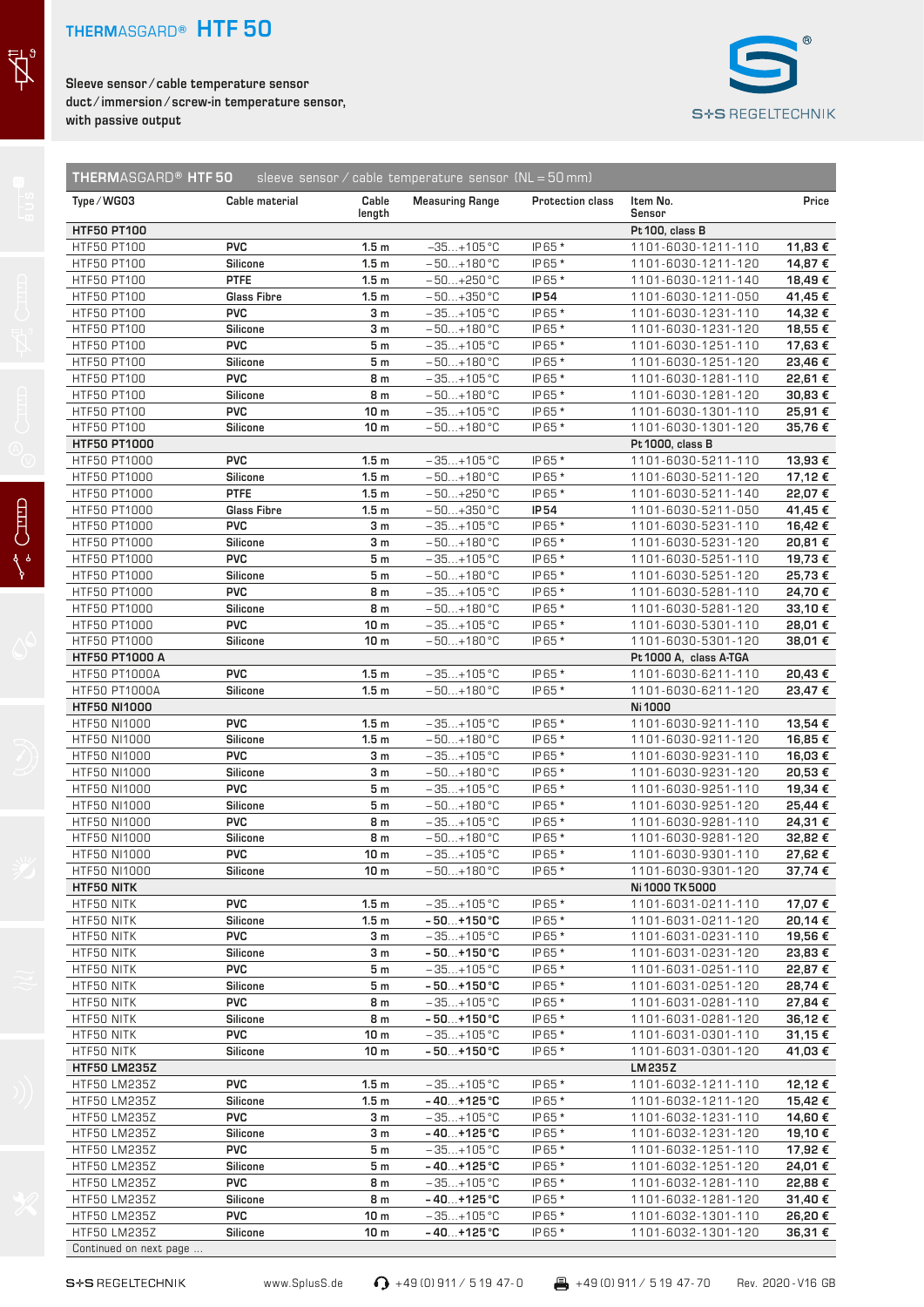

**Sleeve sensor ⁄ cable temperature sensor duct ⁄ immersion ⁄ screw-in temperature sensor, with passive output**

| <b>THERMASGARD® HTF50</b><br>sleeve sensor / cable temperature sensor $(NL = 50$ mm) |                                                                                                                                                   |                  |                                                                                                                                                                                                              |                  |                          |         |  |
|--------------------------------------------------------------------------------------|---------------------------------------------------------------------------------------------------------------------------------------------------|------------------|--------------------------------------------------------------------------------------------------------------------------------------------------------------------------------------------------------------|------------------|--------------------------|---------|--|
| Type/WG03                                                                            | Cable material                                                                                                                                    | Cable<br>length  | <b>Measuring Range</b>                                                                                                                                                                                       | Protection class | Item No.<br>Sensor       | Price   |  |
| HTF50 NTC1.8K                                                                        |                                                                                                                                                   |                  |                                                                                                                                                                                                              |                  | <b>NTC 1.8K</b>          |         |  |
| HTF50 NTC1,8K                                                                        | <b>PVC</b>                                                                                                                                        | 1.5 <sub>m</sub> | $-35+105$ °C                                                                                                                                                                                                 | IP65 *           | 1101-6031-2211-110       | 11,45 € |  |
| HTF50 NTC1,8K                                                                        | <b>Silicone</b>                                                                                                                                   | 1.5 <sub>m</sub> | $-50+150^{\circ}C$                                                                                                                                                                                           | IP65 *           | 1101-6031-2211-120       | 13,16€  |  |
| HTF50 NTC1,8K                                                                        | <b>PVC</b>                                                                                                                                        | 3 <sub>m</sub>   | $-35+105$ °C                                                                                                                                                                                                 | IP65 *           | 1101-6031-2231-110       | 13,94 € |  |
| HTF50 NTC1,8K                                                                        | <b>Silicone</b>                                                                                                                                   | 3 m              | $-50+150^{\circ}C$                                                                                                                                                                                           | IP65 *           | 1101-6031-2231-120       | 16,85€  |  |
| HTF50 NTC1,8K                                                                        | <b>PVC</b>                                                                                                                                        | 5m               | $-35+105$ °C                                                                                                                                                                                                 | IP65 *           | 1101-6031-2251-110       | 17,25€  |  |
| HTF50 NTC1,8K                                                                        | Silicone                                                                                                                                          | 5m               | $-50+150^{\circ}C$                                                                                                                                                                                           | IP65 *           | 1101-6031-2251-120       | 21,76€  |  |
| HTF50 NTC1,8K                                                                        | <b>PVC</b>                                                                                                                                        | 8 m              | $-35+105$ °C                                                                                                                                                                                                 | IP65 *           | 1101-6031-2281-110       | 22,22 € |  |
| HTF50 NTC1,8K                                                                        | <b>Silicone</b>                                                                                                                                   | 8 m              | $-50+150^{\circ}C$                                                                                                                                                                                           | IP65 *           | 1101-6031-2281-120       | 29,13€  |  |
| HTF50 NTC1,8K                                                                        | <b>PVC</b>                                                                                                                                        | 10 <sub>m</sub>  | $-35+105$ °C                                                                                                                                                                                                 | IP65 *           | 1101-6031-2301-110       | 25,53€  |  |
| HTF50 NTC1,8K                                                                        | <b>Silicone</b>                                                                                                                                   | 10 <sub>m</sub>  | - 50…+150 °C                                                                                                                                                                                                 | IP65 *           | 1101-6031-2301-120       | 34,05€  |  |
| HTF50 NTC10K                                                                         |                                                                                                                                                   |                  |                                                                                                                                                                                                              |                  | NTC 10K                  |         |  |
| HTF50 NTC10K                                                                         | <b>PVC</b>                                                                                                                                        | 1.5 <sub>m</sub> | $-35+105$ °C                                                                                                                                                                                                 | IP65 *           | 1101-6031-5211-110       | 11,45 € |  |
| HTF50 NTC10K                                                                         | <b>Silicone</b>                                                                                                                                   | 1.5 <sub>m</sub> | $-50+150^{\circ}C$                                                                                                                                                                                           | IP65 *           | 1101-6031-5211-120       | 13,16€  |  |
| HTF50 NTC10K                                                                         | <b>PVC</b>                                                                                                                                        | 3 <sub>m</sub>   | $-35+105$ °C                                                                                                                                                                                                 | IP65 *           | 1101-6031-5231-110       | 13,94€  |  |
| HTF50 NTC10K                                                                         | Silicone                                                                                                                                          | 3 <sub>m</sub>   | $-50+150^{\circ}C$                                                                                                                                                                                           | IP65 *           | 1101-6031-5231-120       | 16,85€  |  |
| HTF50 NTC10K                                                                         | <b>PVC</b>                                                                                                                                        | 5 m              | $-35+105$ °C                                                                                                                                                                                                 | IP65 *           | 1101-6031-5251-110       | 17,25€  |  |
| HTF50 NTC10K                                                                         | <b>Silicone</b>                                                                                                                                   | 5 <sub>m</sub>   | $-50+150^{\circ}C$                                                                                                                                                                                           | IP65 *           | 1101-6031-5251-120       | 21,76€  |  |
| HTF50 NTC10K                                                                         | <b>PVC</b>                                                                                                                                        | 8 m              | $-35+105$ °C                                                                                                                                                                                                 | IP65 *           | 1101-6031-5281-110       | 22,22 € |  |
| HTF50 NTC10K                                                                         | <b>Silicone</b>                                                                                                                                   | 8 m              | $-50+150^{\circ}C$                                                                                                                                                                                           | IP65 *           | 1101-6031-5281-120       | 29,13€  |  |
| HTF50 NTC10K                                                                         | <b>PVC</b>                                                                                                                                        | 10 <sub>m</sub>  | $-35+105$ °C                                                                                                                                                                                                 | IP65 *           | 1101-6031-5301-110       | 25,53€  |  |
| HTF50 NTC10K                                                                         | Silicone                                                                                                                                          | 10 <sub>m</sub>  | $-50+150^{\circ}C$                                                                                                                                                                                           | IP65 *           | 1101-6031-5301-120       | 34,05€  |  |
| HTF50 NTC20K                                                                         |                                                                                                                                                   |                  |                                                                                                                                                                                                              |                  | NTC 20K                  |         |  |
| HTF50 NTC20K                                                                         | <b>PVC</b>                                                                                                                                        | 1.5 <sub>m</sub> | $-35+105$ °C                                                                                                                                                                                                 | IP65 *           | 1101-6031-6211-110       | 11,45 € |  |
| HTF50 NTC20K                                                                         | <b>Silicone</b>                                                                                                                                   | 1.5 <sub>m</sub> | $-50+150^{\circ}C$                                                                                                                                                                                           | IP65 *           | 1101-6031-6211-120       | 13,16€  |  |
| HTF50 NTC20K                                                                         | <b>PVC</b>                                                                                                                                        | 3 <sub>m</sub>   | $-35+105$ °C                                                                                                                                                                                                 | IP65 *           | 1101-6031-6231-110       | 13,94 € |  |
| HTF50 NTC20K                                                                         | <b>Silicone</b>                                                                                                                                   | 3 m              | $-50+150^{\circ}C$                                                                                                                                                                                           | IP65 *           | 1101-6031-6231-120       | 16,85€  |  |
| HTF50 NTC20K                                                                         | <b>PVC</b>                                                                                                                                        | 5 <sub>m</sub>   | $-35+105$ °C                                                                                                                                                                                                 | IP65 *           | 1101-6031-6251-110       | 17,25€  |  |
| HTF50 NTC20K                                                                         | Silicone                                                                                                                                          | 5 <sub>m</sub>   | $-50+150^{\circ}C$                                                                                                                                                                                           | IP65 *           | 1101-6031-6251-120       | 21,76€  |  |
| HTF50 NTC20K                                                                         | <b>PVC</b>                                                                                                                                        | 8 m              | $-35+105$ °C                                                                                                                                                                                                 | IP65 *           | 1101-6031-6281-110       | 22,22€  |  |
| HTF50 NTC20K                                                                         | <b>Silicone</b>                                                                                                                                   | 8 m              | $-50+150^{\circ}C$                                                                                                                                                                                           | IP65 *           | 1101-6031-6281-120       | 29,13€  |  |
| HTF50 NTC20K                                                                         | <b>PVC</b>                                                                                                                                        | 10 <sub>m</sub>  | $-35+105$ °C                                                                                                                                                                                                 | IP65 *           | 1101-6031-6301-110       | 25,53€  |  |
| HTF50 NTC20K                                                                         | Silicone                                                                                                                                          | 10 <sub>m</sub>  | $-50+150 °C$                                                                                                                                                                                                 | IP65 *           | 1101-6031-6301-120       | 34,05€  |  |
| Extra charge:                                                                        | Protection type IP68 (Sensor sleeve watertight compound-filled)<br>Other sensors optional<br>Cable length (KL) 3m, 5m, 8m, 10m (standard lengths) |                  |                                                                                                                                                                                                              | on request       | 2,94€                    |         |  |
|                                                                                      | Connection type 4-wire (4-conductor)                                                                                                              |                  |                                                                                                                                                                                                              |                  | on request<br>on request |         |  |
| For special orders please<br>specify: (possible for 25 or<br>more pieces)            |                                                                                                                                                   |                  | Type sensor length (NL), sensor, cable material, connection type, cable length (KL),<br>protection type e.g. HTF-30mm, Pt1000, PVC, 2-wire, 10m, IP68;<br>HTF-50mm, Ni1000 TK5000, silicon, 4-wire, 5m, IP65 |                  |                          |         |  |



**IP 65** (standard) humidity-tight **stamped**



**IP 68** (optional) watertight compound-filled, **rolled**

**IP 54** (optional) with **glass fibre** cable



**HTF 50** 



 $\sum_{i=1}^{n}$ 

**HTF 50**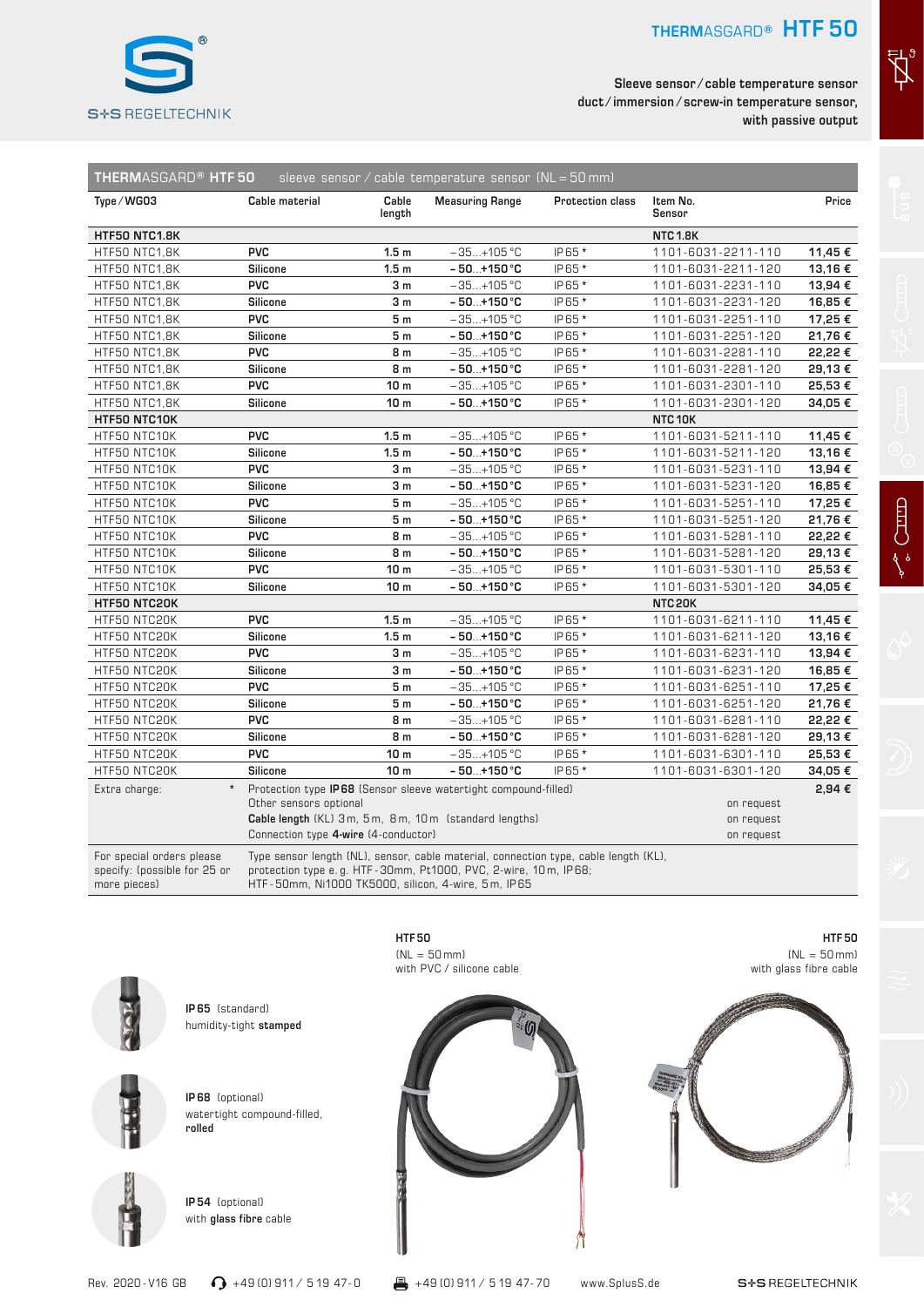$\vec{A}$ 

月

**Sleeve sensor ⁄ cable temperature sensor duct ⁄ immersion ⁄ screw-in temperature sensor, with passive output**



|                       |                                                                | length           | <b>Measuring Range</b>                                                                                                  |        | Sensor                                 | Price   |
|-----------------------|----------------------------------------------------------------|------------------|-------------------------------------------------------------------------------------------------------------------------|--------|----------------------------------------|---------|
| <b>HTF200 PT100</b>   |                                                                |                  |                                                                                                                         |        | Pt 100, class B                        |         |
| HTF200 PT100          | <b>PVC</b>                                                     | 1.5 <sub>m</sub> | $-35+105$ °C                                                                                                            | IP65 * | 1101-6090-1211-110                     | 17,61 € |
| HTF200 PT100          | <b>Silicone</b>                                                | 1.5 <sub>m</sub> | $-50+180$ °C                                                                                                            | IP65 * | 1101-6090-1211-120                     | 20,91€  |
| HTF200 PT1000         |                                                                |                  |                                                                                                                         |        | Pt 1000, class B                       |         |
| HTF200 PT1000         | <b>PVC</b>                                                     | 1.5 <sub>m</sub> | $-35+105$ °C                                                                                                            | IP65 * | 1101-6090-5211-110                     | 17,61 € |
| HTF200 PT1000         | Silicone                                                       | 1.5 <sub>m</sub> | $-50+180$ °C                                                                                                            | IP65 * | 1101-6090-5211-120                     | 20,91€  |
| HTF200 PT1000 A       |                                                                |                  |                                                                                                                         |        | Pt 1000 A, class A-TGA                 |         |
| HTF200 PT1000A        | <b>PVC</b>                                                     | 1.5 <sub>m</sub> | $-35+105$ °C                                                                                                            | IP65 * | 1101-6090-6211-110                     | 23,96€  |
| HTF200 PT1000A        | Silicone                                                       | 1.5 <sub>m</sub> | $-50+180$ °C                                                                                                            | IP65 * | 1101-6090-6211-120                     | 27,28€  |
| <b>HTF200 NI1000</b>  |                                                                |                  |                                                                                                                         |        | Ni 1000                                |         |
| HTF200 NI1000         | <b>PVC</b>                                                     | 1.5 <sub>m</sub> | $-35+105$ °C                                                                                                            | IP65 * | 1101-6090-9211-110                     | 17,95€  |
| HTF200 NI1000         | Silicone                                                       | 1.5 <sub>m</sub> | $-50+180$ °C                                                                                                            | IP65 * | 1101-6090-9211-120                     | 20,91€  |
| HTF200 NITK           |                                                                |                  |                                                                                                                         |        | Ni 1000 TK 5000                        |         |
| HTF200 NITK           | <b>PVC</b>                                                     | 1.5 <sub>m</sub> | $-35+105$ °C                                                                                                            | IP65 * | 1101-6091-0211-110                     | 18,82€  |
| HTF200 NITK           | <b>Silicone</b>                                                | 1.5 <sub>m</sub> | $-50+150^{\circ}C$                                                                                                      | IP65 * | 1101-6091-0211-120                     | 21,79€  |
| HTF200 LM235Z         |                                                                |                  |                                                                                                                         |        | LM 235 Z                               |         |
| HTF200 LM235Z         | <b>PVC</b>                                                     | 1.5 <sub>m</sub> | $-35+105$ °C                                                                                                            | IP65 * | 1101-6092-1211-110                     | 18,16€  |
| HTF200 LM235Z         | Silicone                                                       | 1.5 <sub>m</sub> | $-40+125$ °C                                                                                                            | IP65 * | 1101-6092-1211-120                     | 21,47€  |
| <b>HTF200 NTC1,8K</b> |                                                                |                  |                                                                                                                         |        | <b>NTC 1.8K</b>                        |         |
| <b>HTF200 NTC1,8K</b> | <b>PVC</b>                                                     | 1.5 <sub>m</sub> | $-35+105$ °C                                                                                                            | IP65 * | 1101-6091-2211-110                     | 17,61 € |
| HTF200 NTC1,8K        | Silicone                                                       | 1.5 <sub>m</sub> | $-50+150^{\circ}C$                                                                                                      | IP65 * | 1101-6091-2211-120                     | 20,91€  |
| <b>HTF200 NTC10K</b>  |                                                                |                  |                                                                                                                         |        | NTC <sub>10K</sub>                     |         |
| HTF200 NTC10K         | <b>PVC</b>                                                     | 1.5 <sub>m</sub> | $-35+105$ °C                                                                                                            | IP65 * | 1101-6091-5211-110                     | 17,61 € |
| HTF200 NTC10K         | Silicone                                                       | 1.5 <sub>m</sub> | $-50+150^{\circ}C$                                                                                                      | IP65 * | 1101-6091-5211-120                     | 20.91€  |
| HTF200 NTC20K         |                                                                |                  |                                                                                                                         |        | NTC <sub>20K</sub>                     |         |
| HTF200 NTC20K         | <b>PVC</b>                                                     | 1.5 <sub>m</sub> | $-35+105$ °C                                                                                                            | IP65 * | 1101-6091-6211-110                     | 17,61 € |
| HTF200 NTC20K         | <b>Silicone</b>                                                | 1.5 <sub>m</sub> | $-50+150^{\circ}C$                                                                                                      | IP65 * | 1101-6091-6211-120                     | 20,91€  |
| Extra charge:         | Other sensors optional<br>Connection type 4-wire (4-conductor) |                  | Protection type IP68 (Sensor sleeve watertight compound-filled)<br>Cable length (KL) 3m, 5m, 8m, 10m (standard lengths) |        | on request<br>on request<br>on request | 2,94€   |





**IP 65** (standard) humidity-tight **stamped**

**IP 68** (optional) watertight compound-filled, **rolled**

**HTF 200**   $(NL = 200 \, \text{mm})$ with PVC/silicone cable

www.SplusS.de ● →49 (0) 911 / 5 19 47- 0 +49 (0) 911 / 5 19 47- 70 Rev. 2020 - V16 GB